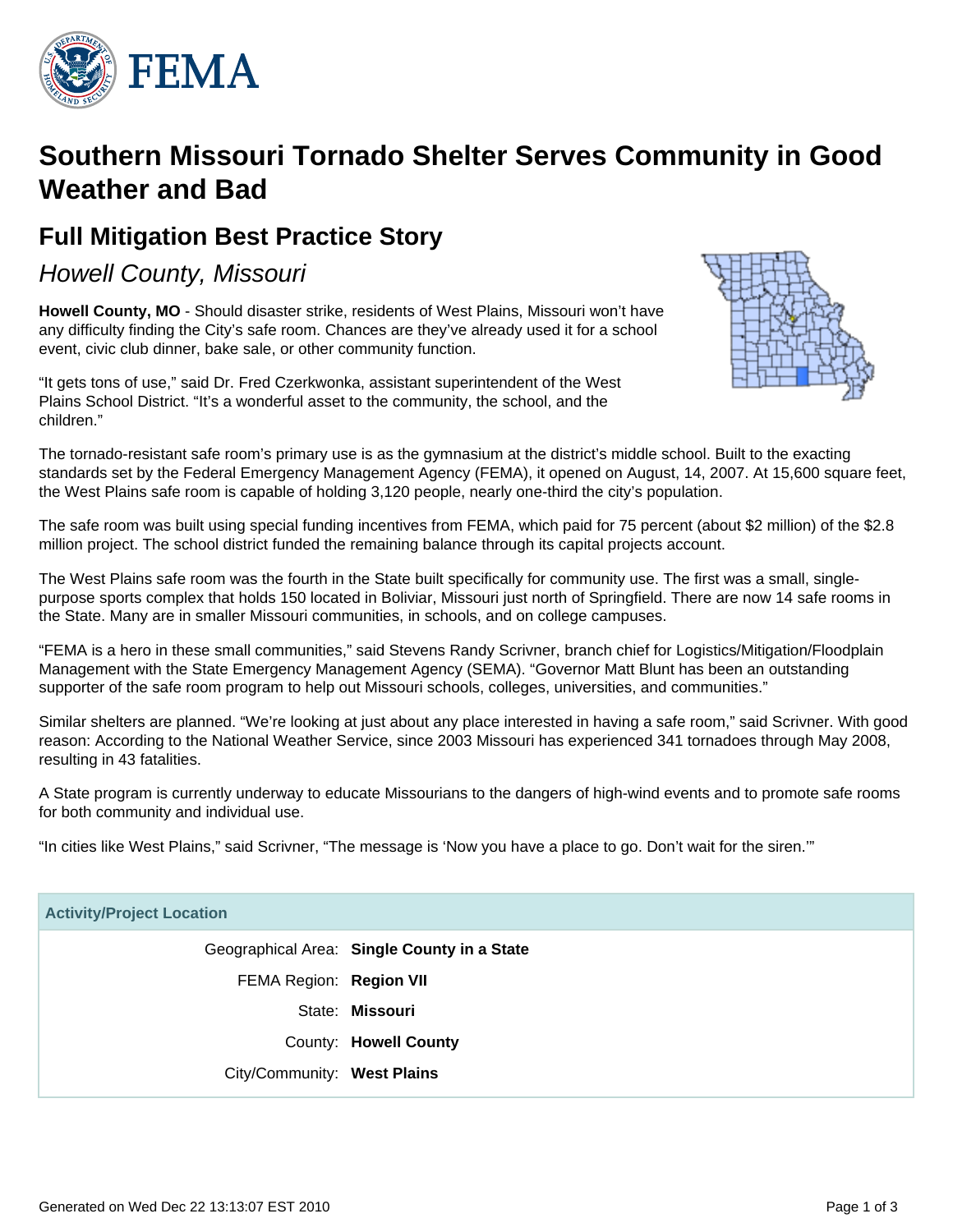| Sector: Public                                                                                            |
|-----------------------------------------------------------------------------------------------------------|
| Winter Storm; Severe Storm; Tornado; Hurricane/Tropical Storm; Extreme<br>Hazard Type: Temperatures; Fire |
| Activity/Project Type: Safe Rooms/Community Shelters                                                      |
| Activity/Project Start Date: 05/2007                                                                      |
| Activity/Project End Date: 08/2007                                                                        |
| Funding Source: Other FEMA funds/ US Department of Homeland Security                                      |
|                                                                                                           |

**Activity/Project Economic Analysis**

Cost: **Amount Not Available**

Non FEMA Cost: **0**

## **Activity/Project Disaster Information**

Mitigation Resulted From Federal Disaster? **No** Value Tested By Disaster? **Unknown** Repetitive Loss Property? **No**

### **Reference URLs**

No URLs were submitted

#### **Main Points**

No Main Points were entered.



West Plains, MO, middle school identified as tornado shelter